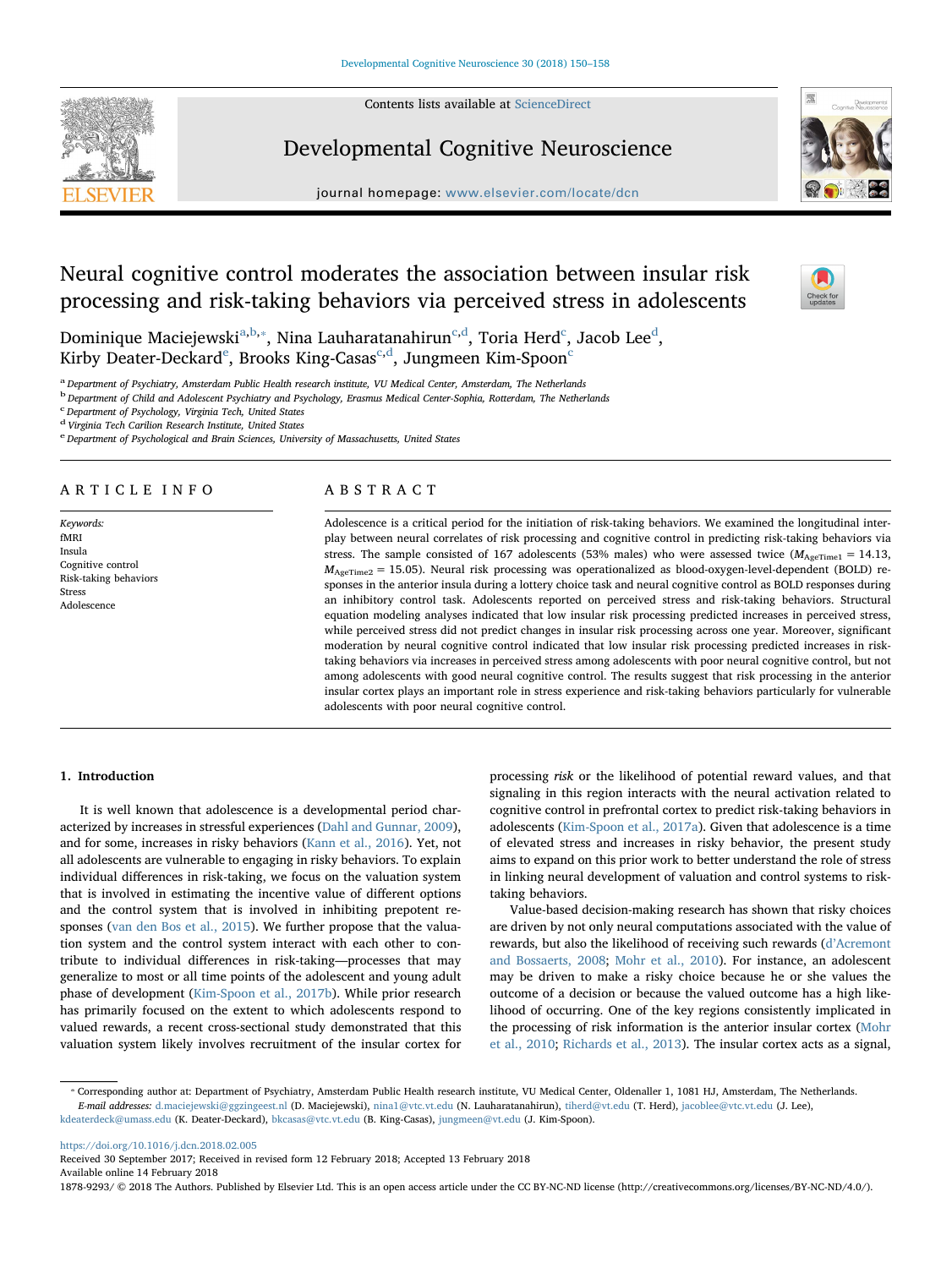guiding adolescents towards or away from risky choices consistent with individual preferences for risk. When making decisions, adolescents recruit the insular cortex more than children or adults, and adolescents' hypersensitivity of the insular cortex to increasing variance of potential outcomes may be related to making safer choices [\(van Duijvenvoorde](#page-8-2) [et al., 2015](#page-8-2)), highlighting the important role of the insula during adolescence ([Smith et al., 2014](#page-8-3)). In addition, consistent with the theoretical perspective emphasizing the interaction between motivational and cognitive control neural systems ([Kim-Spoon et al., 2017b\)](#page-7-2), a recent study has shown that adolescents who engaged in risk-taking behaviors experienced blunted reactivity in the insular cortex to risky options in a lottery choice task. However, this relation was found only for adolescents who exhibited high interference-related dorsal anterior cingulate cortex (dACC) reactivity (i.e., poor cognitive control), but not for those adolescents who displayed low interference-related dACC activity (i.e., good cognitive control; [Kim-Spoon et al., 2017a](#page-7-3)). Within the neuroscience literature, previous studies have identified brain regions involved in inhibition, including the basal ganglia (such as caudate, putamen, globus pallidus), that are thought to be involved in inhibition of inappropriate responses, and prefrontal regions (such as inferior, medial, and dorsolateral prefrontal cortices) that receive inputs from the limbic basal ganglia thalamocortical circuit and represent and maintain relevant information for goal directed behaviors ([Aron et al.,](#page-7-6) [2014;](#page-7-6) [Booth et al., 2003](#page-7-7); [Casey et al., 2001](#page-7-8)). Here, we focus on brain regions that are closely related to cognitive control over interference measured by brain activation during an inhibitory control task primarily involving medial prefrontal cortices.

While adolescence has been marked as a developmental period of increases in risky behavior, it is also known as a time of elevated stress ([Dahl and Gunnar, 2009;](#page-7-0) [Fuhrmann et al., 2015\)](#page-7-9). Stress has been described as experiences that present as either psychologically or physiologically taxing ([McEwen, 2007](#page-7-10)). Most prior behavioral research examining the effects of acute stress on decision making used experimentally manipulated stressors and suggested that stress may increase risky decisions and alter neural activity in insula during decision making under risk [\(Starcke and Brand, 2016\)](#page-8-4). For example, one available study demonstrated that adults who reported higher perceived chronic stress showed less insula blood-oxygen-level-dependent (BOLD) activation when experiencing losses in a monetary incentive delay task ([Treadway et al., 2013\)](#page-8-5). However we note that this insula activation was observed during the outcome processing instead of risk-related decision-making phase. Another study indicated that actively making decisions involving monetary reward (as opposed to not making decisions by passively following instructions) under acute stress was accompanied by alterations in the activation of the insula ([Lighthall et al.,](#page-7-11) [2012\)](#page-7-11). Though not exactly testing stress effects, one study examined the interact effects between the expected value (EV; the sum of the value of each possible outcome weighted by each associated probability of occurrence) and urgency (manipulated sense of urgency) [\(Jones et al.,](#page-7-12) [2011\)](#page-7-12). Rationally, options with a higher EV are favored, when all else is equal. The results indicated the effects of urgency on activation in anterior insula as to the difference between positive and neutral EV gambles: insular activation was lower for positive than neutral EV gambles under high urgency, whereas the converse was observed under low urgency. As such, prior studies have not investigated how stress may influence risk processing during decision making—i.e., calculating likelihood of receiving rewards (or variance of potential outcomes). Also, prior studies are limited by their cross-sectional design and can thus not evaluate the direction of effects between stress and insular processing

Based on the literature regarding the effect of stress on insular activation during decision making under risk (e.g., [Starcke and Brand,](#page-8-4) [2016\)](#page-8-4), it is expected that repeated exposure to stress may be an environmental risk factor that influences insular risk processing related to decision making. It is also likely that individual differences in neural risk sensitivity may affect how individuals experience stressful life events. That is, insula activation during risk processing may be a neural risk factor that increases adolescents' vulnerability to experiencing stress. Indeed, according to the stress generation theory ([Hammen, 2006](#page-7-13)), certain biological and personal vulnerabilities may increase the likelihood to experience stressful life events ([Hammen,](#page-7-13) [2006;](#page-7-13) [Liu, 2013\)](#page-7-14). It follows that susceptible individuals are more likely to create contexts that are stressful, thereby increasing the likelihood of recurrent or chronic stressful experiences. This theory is supported by longitudinal studies in adults showing that more impulsive individuals report experiencing more negative life events at a later time ([Iacovino et al., 2016;](#page-7-15) [Liu and Kleiman, 2012\)](#page-7-16). Decades of research has demonstrated that decision-making situations involving lack of predictability or control (i.e., uncertainty) regarding consequences of actions can induce distress (for a review see [Koolhaas](#page-7-17) [et al., 2011\)](#page-7-17). Specifically, higher levels of uncertainty (i.e., lack of control or unpredictability over outcomes) predict greater perceived stress, which influences task performance ([de Berker et al., 2016](#page-7-18)). Therefore, decreased risk processing in the insula in response to riskrelated cues may also be related to the extent to which adolescents experience episodic stressful life events.

In the current longitudinal study, we investigated the role of stress in the joint contributions of neural cognitive control and insular risk processing to real-life risk-taking behaviors during early to middle adolescence, a developmental period during which motivational and emotional reactivity is posited to be particularly strong [\(Casey et al.,](#page-7-19) [2008\)](#page-7-19) and neuroplasticity is heightened ([Fuhrmann et al., 2015\)](#page-7-9). Specifically, we examined possible bidirectional effects between stress and neural risk sensitivity: (i) insular risk processing would predict increases in adolescent risk-taking behaviors via its influence on perceived stress, and/or (ii) perceived stress would predict adolescent risktaking behaviors via its influence on insular risk processing. Additionally, we examined the moderating role of neural cognitive control in these relations. Based on prior findings reporting sex differences in stress effects (e.g., [Uy and Galván, 2017](#page-8-6)), we further explored sex differences in the hypothesized associations among stress, risk related insular activation, and risk-taking behaviors.

## 2. Methods

#### 2.1. Participants

The current sample included 167 adolescents (53% males). Adolescents were 13 or 14 years of age at Time 1 ( $M = 14.13$ ,  $SD = 0.54$ ) and 14 or 15 years of age at Time 2 ( $M = 15.05$ ,  $SD = 0.54$ ). Adolescents primarily identified as Caucasian (80%), African-American (13%), and other (7%). Family annual income was relatively low with a mean of \$35,000-\$ 49,999 at both times. At Time 1, 157 adolescents participated. However, 17 adolescents did not return at Time 2 (approximately one year later) for reasons including: ineligibility for tasks ( $n = 2$ ), declined participation ( $n = 7$ ), and lost contact  $(n = 8)$ . At Time 2, 10 additional adolescents were invited to participate in the study, leading to a final sample of 167 adolescents. Attrition analyses indicated that the 17 adolescents who did not return for Time 2 were not significantly different on demographic (age, income, race, sex) or study variables (perceived stress, risk-taking behaviors, insular risk and neural cognitive control processing Time 1) from the 140 adolescents who did return (all ps > .29). Exclusion criteria included claustrophobia, history of head injury resulting in loss of consciousness for more than 10 min, orthodontia impairing image acquisition, and contraindications to magnetic resonance imaging.

#### 2.2. Procedure

Adolescent participants and their parents were recruited as part of a longitudinal study via email announcements, flyers, notice on the internet, or snowball sampling (word-of-mouth). The current study used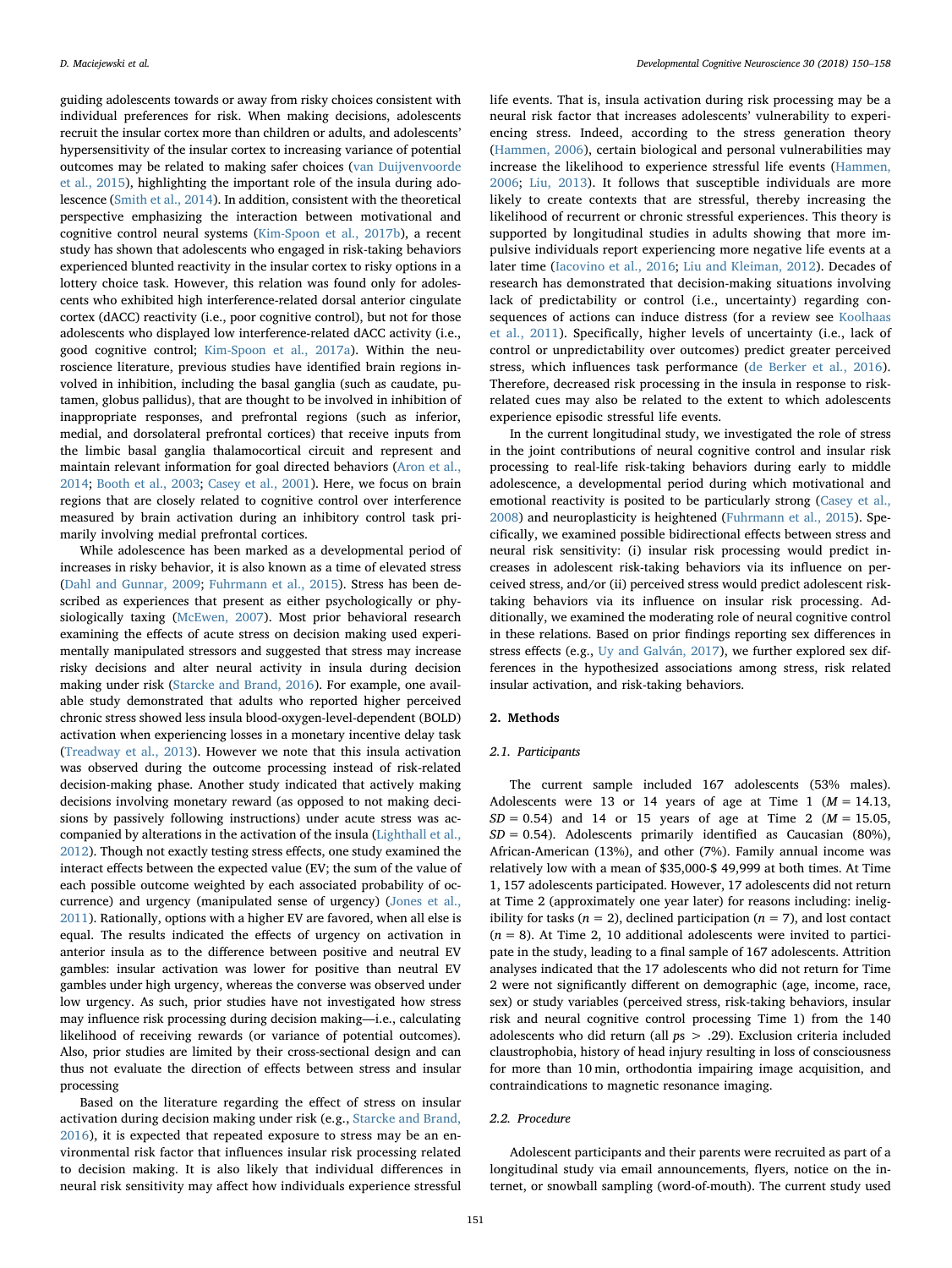data from Time 1 and Time 2, approximately one year apart. Adolescent participants provided written assent and their parents provided written consent for a protocol approved by the university's institutional review board. Both parents and adolescents received monetary compensation for their time.

#### 2.3. Measures

## 2.3.1. Perceived stress

Perceived stress was assessed at Time 1 and Time 2 using the 10 item Perceived Stress Scale ([Cohen and Williamson, 1988](#page-7-20)) that has been well validated to assess for perceptions of stress. Adolescents reported about thoughts and feelings they have experienced within the past month (e.g., "In the last month, how often have you felt nervous and 'stressed'?") on a 5-point Likert scale  $(0 =$  Never to  $4 =$  Very Often). Mean scores were calculated, with higher scores indicating higher perceived stress ( $\alpha$  = 0.83 at Time 1 and Time 2).

#### 2.3.2. Risk-taking behaviors

Risk-taking behaviors were assessed at Time 1 and Time 2 using the Things I Do questionnaire [\(Conger and Elder, 1994](#page-7-21)). Adolescents reported about things they may have done in the last year  $(0 = \text{not at all},$  $1 =$  once or twice, and  $2 =$  more than twice). A full list of all items can be found in Appendix A. Mean scores were calculated, with higher scores indicated higher risk-taking behaviors ( $\alpha$  = 0.74 at Time 1 and  $\alpha$  = 0.77 at Time 2).

### 2.3.3. Imaging acquisition and analysis

For both risk processing and cognitive control tasks, functional neuroimaging data were acquired on a 3T Siemens TIM Trio MRI scanner with a standard 12-channel head matrix coil. Echo-planar images (EPIs) were collected using the following parameters: slice thickness = 4 mm, 34 axial slices, field of view  $(FoV) = 220 \times 220$  mm, repetition time  $(TR) = 2$  s, echo time (TE) = 30 ms, flip angle = 90°, voxel size =  $3.4375 \times 3.4375 \times 4$  mm (during analysis the images were resliced so that voxels were  $3 \times 3 \times 3$  mm), 64  $\times$  64 grid, and slices were hyperangulated at 30 $^{\circ}$ from anterior-posterior commissure. The structural scan was acquired using a high-resolution magnetization prepared rapid acquisition gradient echo sequence with the following parameters:  $TR = 1200 \text{ ms}$ , TE =  $3.02 \text{ ms}$ , FoV =  $245 \times 245 \text{ mm}$ , and 192 slices with the spatial resolution of  $1 \times 1 \times 1$  mm. FMRI data were preprocessed and analyzed using SPM8 (Wellcome Trust Neuroimaging Center). For each scan, functional imaging data were corrected for head motion using a six-parameter rigid body transformation and realigned. The mean functional image was co-registered to the anatomical image, then the anatomical image was segmented and registered to the MNI template and functional volumes were normalized using parameters from the segmented anatomical image, and were smoothed using a 6 mm fullwidth-half-maximum Gaussian filter.

## 2.3.4. Insular risk processing

Adolescents engaged in a lottery choice task at Time 1 and Time 2 in which they made choices between pairs of gambles in a modified economic lottery choice task ([Holt and Laury, 2002\)](#page-7-22) while their BOLD response was monitored using fMRI (see [Fig. 1a](#page-3-0) and b). For each gamble, there was a high and low monetary outcome, each associated with a specific probability. The associations between outcomes and probabilities were represented with corresponding colors (orange or blue). Pie charts were used to represent probabilities associated with potential payoffs to maximize comprehension of numerical information for adolescent participants. There were 10 slices in each pie, each corresponding to a probability of 10%. Participants were presented with slices representing the probability of receiving a high (orange) or low (blue) monetary outcome (see [Fig. 1](#page-3-0)a). Monetary outcomes and probabilities varied across trials. The associated risk for each gamble

was measured using coefficient of variation  $(CV)$ ,<sup>1</sup> a scale-free metric calculated by dividing the standard deviation by expected value. Researchers have found that CV is a stronger predictor of choice behavior compared to standard economic measures of risk (e.g., standard deviation or variance) because calculations of risk are often made relative to the average outcome ([Bach et al., 2017](#page-7-23); [Weber et al., 2004](#page-8-7)). For each pair of gambles, one option was always riskier (higher CV) than the other (lower CV). In order to incentivize performance, participants were compensated based on their actual winnings from 5 randomly selected trials ([Smith, 1976\)](#page-8-8). Participants were told that each trial was independent from all other trials and was equally likely to be selected for compensation. Each participant took approximately 30 min to complete a total of 72 trials.

At the subject level of the general linear model (GLM), the decision and outcome events of the task were modeled with a duration of 4 and 2 s, respectively. A parametric regressor of decision phase activity equivalent to the CV for chosen gambles was included in the model. Additionally, a parametric regressor indicating whether subjects received high or low monetary outcomes during the outcome phase was included into the model. At the group level of the GLM, whole brain analysis was conducted to determine how CV for chosen gambles modulated BOLD responses during the decision phase (see Appendix B). Given the consistent and robust results implicating the insular cortex as a key region involved in risk processing ([Mohr et al., 2010](#page-7-5)), we hypothesized that BOLD responses in the bilateral insular cortex would be adjusted by the level of CV (i.e., level of risk). To test a priori hypotheses, region of interest (ROI) analyses were performed using SPM8. Eigenvariate values were extracted for the left and right insular cortex using a 6 mm sphere around the peak voxel coordinates for each region (left:  $x = -30$ ,  $y = 17$ ,  $z = -14$ ; right:  $x = 30$ ,  $y = 20$ ,  $z = -11$ ). See Appendix B for all regions associated with increasing CV during the decision phase. [Fig. 1c](#page-3-0) illustrates activation in the bilateral insular cortex during the lottery choice task for Time 1 and Time 2. We created a latent factor score to operationalize insular risk processing using bilateral insular eigenvariate values, with higher scores indicating higher BOLD responses in the insular cortex (see Appendix D for more information).

## 2.3.5. Neural cognitive control

Adolescents engaged in a multi-source interference task (MSIT; [Bush](#page-7-24) [et al., 2003\)](#page-7-24) at Time 1 during which adolescents' BOLD response was recorded (see [Fig. 2](#page-4-0)a). During the task, adolescents were presented with sequences of three digits, two of which were identical. Subjects were required to indicate the identity—but not the position—of the oddball digit. In neutral trials, the identity of the target digit was congruent with the digit's presented location. In interference trials, the identity of the target digit was incongruent with the digit's presented location. In line with previous studies [\(Bush et al., 2003](#page-7-24)), we found a significant MSIT interference effect in reaction time for correct responses, t  $(153) = 69.58$ ,  $p < .001$  and accuracy between conditions, t (153) =  $-15.47$ ,  $p < .001$  (i.e., accuracy was lower and reaction time was higher for interference compared to neutral trials).

To derive activation in cognitive control areas, individual-level ROI values were extracted for each participant at coordinates corresponding to peak activations in the interference minus neutral second-level contrast (see Appendix C). Eigenvariate values of the contrast images were extracted using spherical masks of 6 mm surrounding MNI coordinates, thresholded at  $p < .001$ , family-wise error corrected (see

<span id="page-2-0"></span><sup>&</sup>lt;sup>1</sup> Coefficient of variation (CV) was used to calculate the level of risk associated with each option, with higher values of CV corresponding to increased levels of risk. CV for each option represents the ratio of the standard deviation of potential outcomes associated with an option to the expected value (EV) of that option:  $EV = P_{high} * V_{high} + P_{low} * V_{low}$  (1);  $CV = \frac{\sqrt{P_{high}(V_{high} - EV)^2 + P_{low}(V_{low} - EV)^2}}{F_{low}F_{low}}$  (2). Phigh and *EV*  $P_{\text{low}}$  is the probability of the high and low outcome, respectively,  $V_{\text{high}}$  and  $V_{\text{low}}$  is the high and low monetary outcome.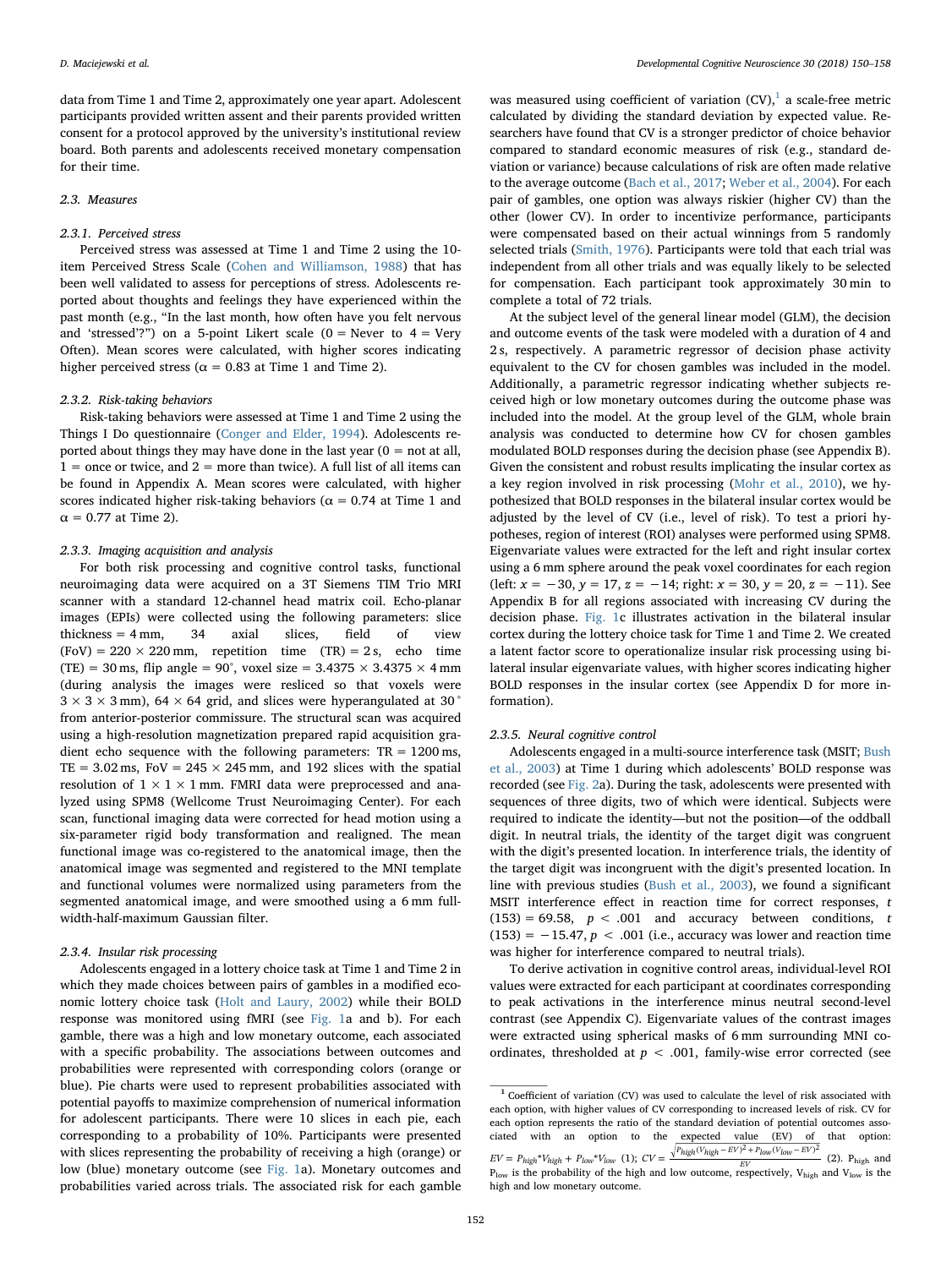<span id="page-3-0"></span>

[Fig. 2b](#page-4-0)). We created a latent factor score to operationalize neural cognitive control, and this neural cognitive control factor score correlated significantly with accuracy and reaction time difference scores (−0.40 and 0.36, ps < .001), indicating that higher interference-related BOLD activation in these regions was associated with lower cognitive control (see Appendix D for more information).

#### 2.4. Statistical analyses

We conducted longitudinal moderated mediation analyses using structural equation modeling (SEM) following recommendations by [Hayes \(2013\)](#page-7-25) in Mplus 7.4 [\(Muthén and Muthén, 1998](#page-8-9)–2015). The missing data pattern resembled a Completely at Random pattern (Little's MCAR test on study variables:  $\chi^2 = 73.78$ ,  $df = 63$ ,  $p = .17$ ). Therefore, we used Full Information Maximum Likelihood estimation with robust standard errors (MLR) to account for missing data and nonnormal distributions. We calculated bias-corrected bootstrap confidence intervals (CIs) for indirect effects using 10,000 bootstrapping samples.

In the first step (i.e., the main effect model), we tested two competing models. First, we tested the indirect effect of perceived stress Time 1 on risk-taking behaviors Time 2 via insular risk processing Time 2 (Model a, Fig. E1, Appendix E). Second, we tested the indirect effect of insular risk processing Time 1 on risk-taking behaviors Time 2 via perceived stress Time 2 (Model b, Fig. E2, Appendix E). In both models, we controlled for earlier levels of the mediator and the outcome variables by regressing Time 2 scores on Time 1 scores. Thus, we predict the residualized change. Such a measure is preferred over simple difference scores, because difference scores can have high measurement error and do not adjust for baseline differences. In contrast, residualized scores mitigate some of the problems of simple difference scores by for

Fig. 1. a) In the lottery choice task, adolescents were asked to choose between pairs of uncertain gambles. For each gamble, there was a high and low monetary outcome, each associated with a specific probability. The associations between outcomes and probabilities are represented with corresponding colors (orange or blue), b) Each trial consisted of a decision phase, a fixation phase, an outcome phase, and an inter-trial-interval (ITI), c) During the decision phase of the economic lottery choice task, adolescents exhibited increased BOLD responses in the bilateral anterior insular cortex to chosen gambles that were of higher relative to lower levels of risk (i.e., coefficient of variation; CV) at both Time 1  $[t(145) = 7.22, p(FWE correction) < .05]$  and Time 2  $[t$  $(135) = 7.91$ ,  $p$ (FWE correction) < .05]. Figure reprinted from Lauharatanahirun, N., Maciejewski, D., Holmes, C.J., Deater-Deckard, K., Kim-Spoon, J., & King-Casas, B. (accepted). Neural correlates of risk processing among adolescents: Influences of parental monitoring and household chaos. Child Development. (For interpretation of the references to colour in this figure legend, the reader is referred to the web version of this article.)

instance adjusting for baseline differences [\(MacKinnon et al., 2013](#page-7-26)). Although the main effects of neural cognitive control were not part of our hypotheses, we estimated the main effects of neural cognitive control Time 1 on risk-taking behaviors Time 2 to test subsequent interaction effects. In the second step (i.e., the interaction effect model), we tested the moderating effects of neural cognitive control on the direct and indirect effects (see Figs. E1 and E2 in Appendix E). For model parsimony, only significant interaction effects were retained. To explore sex differences, we conducted multiple group SEM. Here, we compared a model in which main and interaction effects were constrained to be equal between boys and girls to a model where main and interaction effects were freely estimated between boys and girls using the Satorra-Bentler chi-square difference test ([Satorra and Bentler,](#page-8-10) [2001\)](#page-8-10). A significant worse fit of the model with equality constraints compared to a model allowing estimates to vary between the two sex groups indicates presence of sex differences. An  $\alpha$  level of 0.05 was used for the significance of all statistical tests.

## 3. Results

## 3.1. Descriptive statistics

Exploration of the data revealed one extreme low insular risk processing score at Time 1 and two extreme high risk insular processing scores at Time 2. These scores were winsorized to the next value that was not an outlier (i.e., within 3 SD) to retain statistical power and attenuate bias resulting from elimination [\(Ghosh and Vogt, 2012](#page-7-27)). [Table 1](#page-4-1) depicts the descriptive statistics and correlations for all study variables. Frequency distributions of adolescent perceived stress and risk-taking behaviors can be found in Appendix F. Both perceived stress and risk-taking behaviors significantly increased from Time 1 to Time 2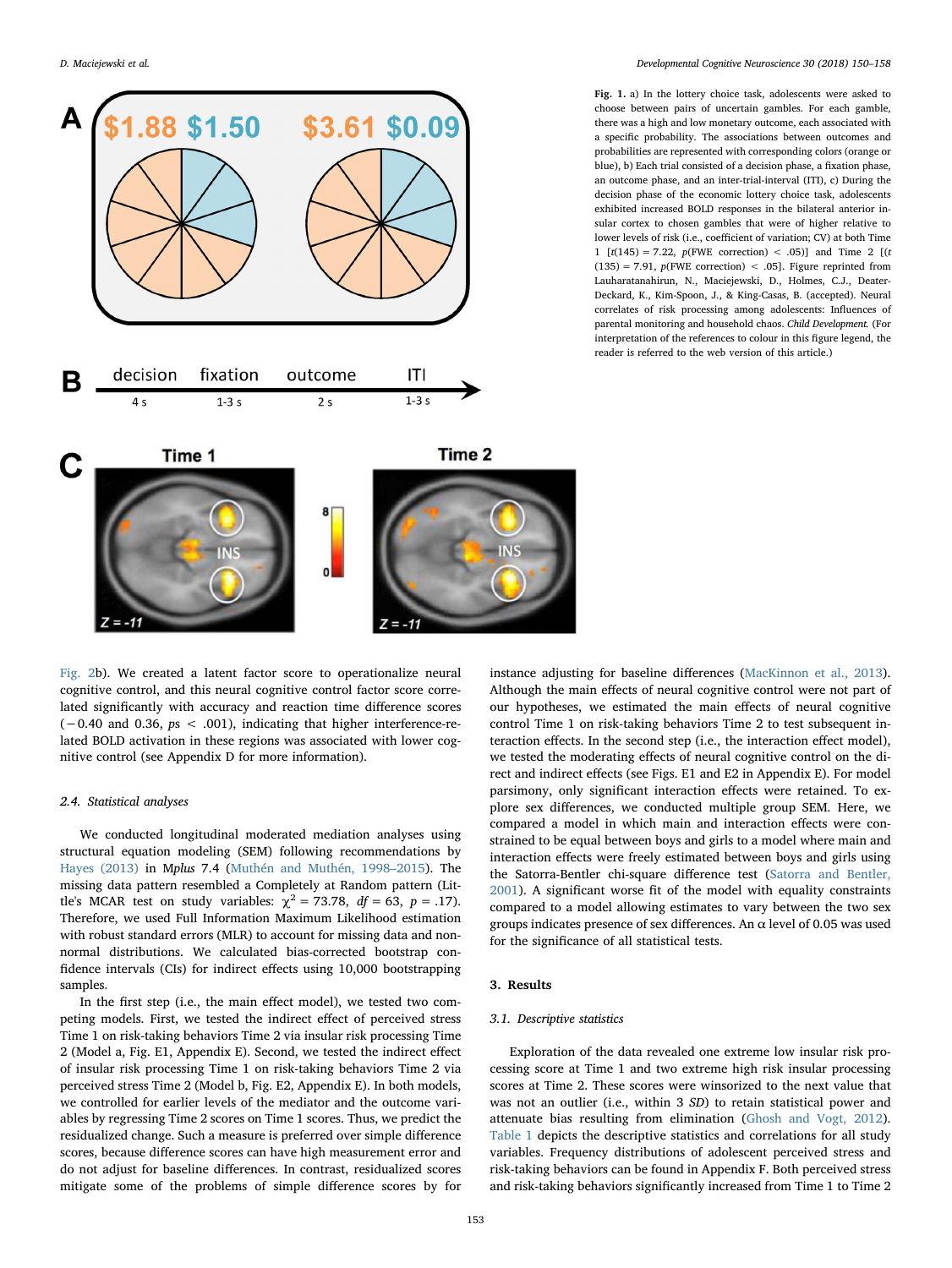<span id="page-4-0"></span>

D. Maciejewski et al. *Developmental Cognitive Neuroscience 30 (2018) 150–158*

Fig. 2. a) In the multi-source interference task (MSIT), adolescents were asked to identify the digit that differed from two other concurrently presented digits, ignoring its position in the sequence. b) Adolescents exhibited greater activation for interference relative to neutral conditions in the regions of left posterior-medial frontal cortex, right and left inferior frontal gyrus, left and right inferior parietal lobules, right insula, right superior frontal gyrus, and left middle frontal gyrus, displayed at p (FWE) < .001 (see Appendix B). Reprinted from Kim-Spoon, J., Maciejewski, D., Lee, J., Deater-Deckard, K., & King-Casas (2017). Longitudinal associations among family environment, neural cognitive control, and social competence among adolescents. Developmental Cognitive Neuroscience, 26, 69–76. doi: 10.1016/j.dcn.2017.04.009.

 $(t(138) = -2.84, p = .005 \text{ and } t(134) = -2.22, p = .03$ , respectively). Multivariate general linear modeling (GLM) analyses indicated that none of the demographic variables had a significant effect on the outcome variable (risk-taking behaviors Time 2), including gender ( $p = .53$ ), ethnicity (contrasting white vs. non-white,  $p = .33$ ), family income ( $p = .13$ ), and age ( $p = .31$ ).

## 3.2. Main effect model

We first fit two competing indirect models to test whether perceived stress predicted changes in risk-taking behaviors via changes in insular risk processing (Model a in Fig. E1 in Appendix E) or whether insular risk processing predicted changes in risk-taking behaviors via changes in perceived stress (Model b in Fig. E2 in Appendix E). Both models

showed good model fits ( $\chi^2 = 0.67$ ,  $df = 2$ ,  $p = .71$ , CFI = 1.00, RMSEA = 0.00 for Model 1a; and  $\chi^2 = 4.81$ ,  $df = 2$ ,  $p = .09$ ,  $CFI = 0.98$ , RMSEA = 0.09 for Model 1b). In order to formally test whether the path went from perceived stress Time 1 to insular risk processing Time 2 or from insular risk processing Time 1 to perceived stress Time 2, we fitted a cross-lagged model with insular risk processing Time 1 and Time 2 and perceived stress Time 1 and Time 2. We then tested whether including cross-lagged paths would significantly improve model fit. Results showed that including a path from perceived stress Time 1 to insular risk processing Time 2 did not significantly improve model fit ( $\Delta \chi^2 = 1.66$ ,  $df = 1$ ,  $p = .20$ ), whereas including a path from insular risk processing Time 1 to perceived stress Time 2 improved model fit ( $Δχ² = 3.44$ ,  $df = 1$ ,  $p = .06$ ). Therefore, we chose to continue with Model 1b. As shown in [Table 2,](#page-5-0) results of Model 1b

## <span id="page-4-1"></span>Table 1

Descriptive Statistics and Bivariate Correlations of Study Variables.

|                                                                                                                                                                                                             |                                 | 2                                          | 3                          | 4               | 5       | 6        | M                                               | SD                                           | Min                                                   | Max                                          |
|-------------------------------------------------------------------------------------------------------------------------------------------------------------------------------------------------------------|---------------------------------|--------------------------------------------|----------------------------|-----------------|---------|----------|-------------------------------------------------|----------------------------------------------|-------------------------------------------------------|----------------------------------------------|
| 1. Neural cognitive control Time 1<br>2. Insular risk processing Time 1<br>3. Insular risk processing Time 2<br>4. Perceived stress Time 1<br>5. Perceived stress Time 2<br>6. Risk-taking behaviors Time 1 | .02<br>.14<br>.07<br>.21<br>.03 | $.33***$<br>$-.13$<br>$-.19^{n}$<br>$-.01$ | $-.15$<br>$-.11$<br>$-.06$ | $.62***$<br>.17 | .12     |          | 0.81<br>0.03<br>$-0.05$<br>1.48<br>1.60<br>0.24 | 0.35<br>0.81<br>0.74<br>0.66<br>0.63<br>0.19 | $-0.01$<br>$-1.84$<br>$-1.73$<br>0.00<br>0.20<br>0.00 | 2.24<br>3.45<br>2.26<br>3.40<br>3.10<br>1.00 |
| 7. Risk-taking behaviors Time 2                                                                                                                                                                             | .21                             | $-.06$                                     | $-.04$                     | .14             | $28***$ | $.64***$ | 0.27                                            | 0.21                                         | 0.00                                                  | 0.95                                         |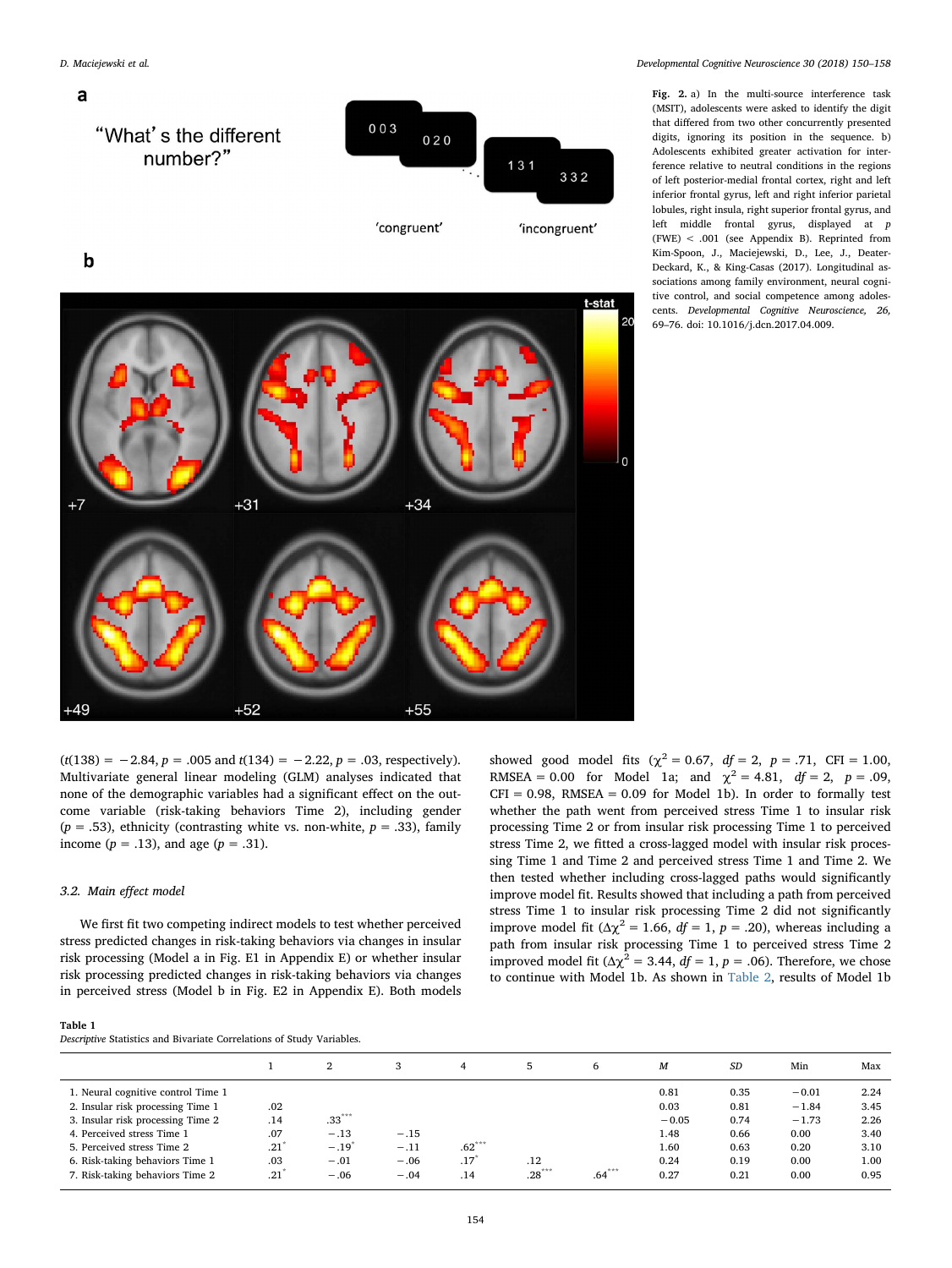#### <span id="page-5-0"></span>Table 2

Parameter Estimates for Testing the Moderating Role of Neural Cognitive Control Time 1 on the Indirect Effect from Insular Risk Processing Time 1 to Risk-taking Behaviors Time 2 via Perceived Stress Time 2.

|                                                                                                                    | B       | SF.  |       | $b^*$ (beta) |
|--------------------------------------------------------------------------------------------------------------------|---------|------|-------|--------------|
| Step 1: Main effects                                                                                               |         |      |       |              |
| Insular risk processing Time $1 \rightarrow$ perceived stress Time 2                                               | $-0.09$ | 0.05 | 0.05  | $-0.11$      |
| Neural cognitive control Time $1 \rightarrow$ perceived stress Time 2                                              | 0.26    | 0.09 | 0.005 | 0.14         |
| Insular risk processing Time $1 \rightarrow$ risk-taking behaviors Time 2                                          | $-0.01$ | 0.01 | 0.69  | $-0.02$      |
| Neural cognitive control Time $1 \rightarrow$ risk-taking behaviors Time 2                                         | 0.10    | 0.05 | 0.06  | 0.16         |
| Perceived stress Time $2 \rightarrow$ risk-taking behaviors Time 2                                                 | 0.06    | 0.02 | 0.004 | 0.18         |
| Step 2: Interaction effects                                                                                        |         |      |       |              |
| Insular risk processing Time $1 \times$ neural cognitive control Time $1 \rightarrow$ perceived stress Time 2      | $-0.26$ | 0.11 | 0.02  | $-0.12$      |
| Perceived stress Time 2 $\times$ neural cognitive control Time 1 $\rightarrow$ risk-taking behaviors Time 2        | 0.11    | 0.07 | 0.13  | 0.11         |
| Insular risk processing Time $1 \times$ neural cognitive control Time $1 \rightarrow$ risk-taking behaviors Time 2 | $-0.05$ | 0.06 | 0.39  | $-0.07$      |

Note: Perceived stress Time 2 was controlled for perceived stress Time 1 (B = 0.55, SE = 0.06, p < .001, b\* = 0.57). Risk-taking behaviors Time 2 were controlled for risk-taking behaviors Time 1 ( $B = 0.69$ ,  $SE = 0.08$ ,  $p < .001$ ,  $b^* = 0.61$ ). Stability coefficients are reported from the final model.

indicated that low insular risk processing predicted increases in perceived stress, which in turn predicted increases in risk-taking behaviors. Scatterplots of those main effects can be found in Appendix G. The indirect effect from insular risk processing to increases in risk-taking behaviors via increases in perceived stress was significant  $(B = -0.005, SE = 0.004, 95\% \text{ CI } [-0.016; -0.0004], b^* = -0.021$ . However, low insular risk processing at Time 1 did not directly predict increases in risk-taking behaviors. In contrast to Model 1b, in Model 1a, none of the paths between insular risk processing, perceived stress, and risk-taking behaviors were significant (see Appendix H for model estimates).

## 3.3. Interaction effect model

After determining the direction of effects between perceived stress and insular risk processing, we continued to test for the moderating effect of neural cognitive control in Model 1b. The results indicated that neural cognitive control moderated only the path between insular risk processing Time 1 and perceived stress Time 2 (see [Table 2](#page-5-0) and [Fig. 3](#page-5-1)). This moderation model showed a good model fit ( $\chi^2$  = 5.93, *df* = 3,  $p = .11$ , CFI = 0.98, RMSEA = 0.08).

<span id="page-5-1"></span>To further evaluate this moderating effect of neural cognitive control, we conducted simple slope analyses to examine the effects of insular risk processing at varying levels of neural cognitive control: low interference-related BOLD responses during the MSIT task (i.e., 1 SD below the mean, good neural cognitive control) versus high interference-related BOLD responses (i.e., 1 SD above the mean, poor neural cognitive control). As shown in [Fig. 4,](#page-6-0) results indicated that the association between insular risk processing at Time 1 and changes in perceived stress was significant for adolescents with poor neural cognitive control ( $B = -0.19$ ,  $SE = 0.07$ ,  $p = .005$ ), but not for adolescents with good neural cognitive control ( $B = -0.01$ ,  $SE = 0.05$ ,  $p = .86$ ). Moreover, the indirect effect from insular risk processing at Time 1 to increases in risk-taking behaviors via increases in perceived stress was significant for adolescents with poor neural cognitive control  $(B = -0.012, SE = 0.007, 95\% \text{ CI } [-0.029; -0.002], b^* = -0.045),$ but not for adolescents with good neural cognitive control  $(B = -0.001, SE = 0.004, 95\% \text{ CI } [-0.008; 0.008], b^* = -0.002$ . As such, results indicate a buffering effect of neural cognitive control against the detrimental effects of low insular risk processing on changes in risk-taking behaviors mediated through changes in perceived stress. The multiple SEM for testing sex differences in main and interaction effects revealed that the above mentioned relations did not differ between boys and girls,  $\Delta \chi^2$  (6) = 4.90, p = .56. We additionally ran the final model with only Time 1 scores to check for model validity crosssectionally. However, this model showed a poor fit,  $\gamma^2 = 2.84$ ,  $p = .09$ ,  $CFI = 0.60$ , RMSEA = 0.11. This corroborates the assumption that the brain effects may take some time to occur, highlighting the necessity to examine neurobiological effects in a longitudinal fashion.

#### 4. Discussion

To date, there is limited literature discussing how stress interfaces with neural systems of risk processing and cognitive control to contribute to the development of adolescent real-world risky behavior. Given the key role of the insula in encoding risk during value-based



Fig. 3. Final model showing the relation among neural insula processing, neural cognitive control processing, perceived stress and risk-taking behaviors. Arrows pointing on other arrows indicate moderation effects. Standardized estimates are presented. \*  $p \le 0.05$ , \*\*  $p \le 0.01$ , \*\*\*  $p \le 0.001$ .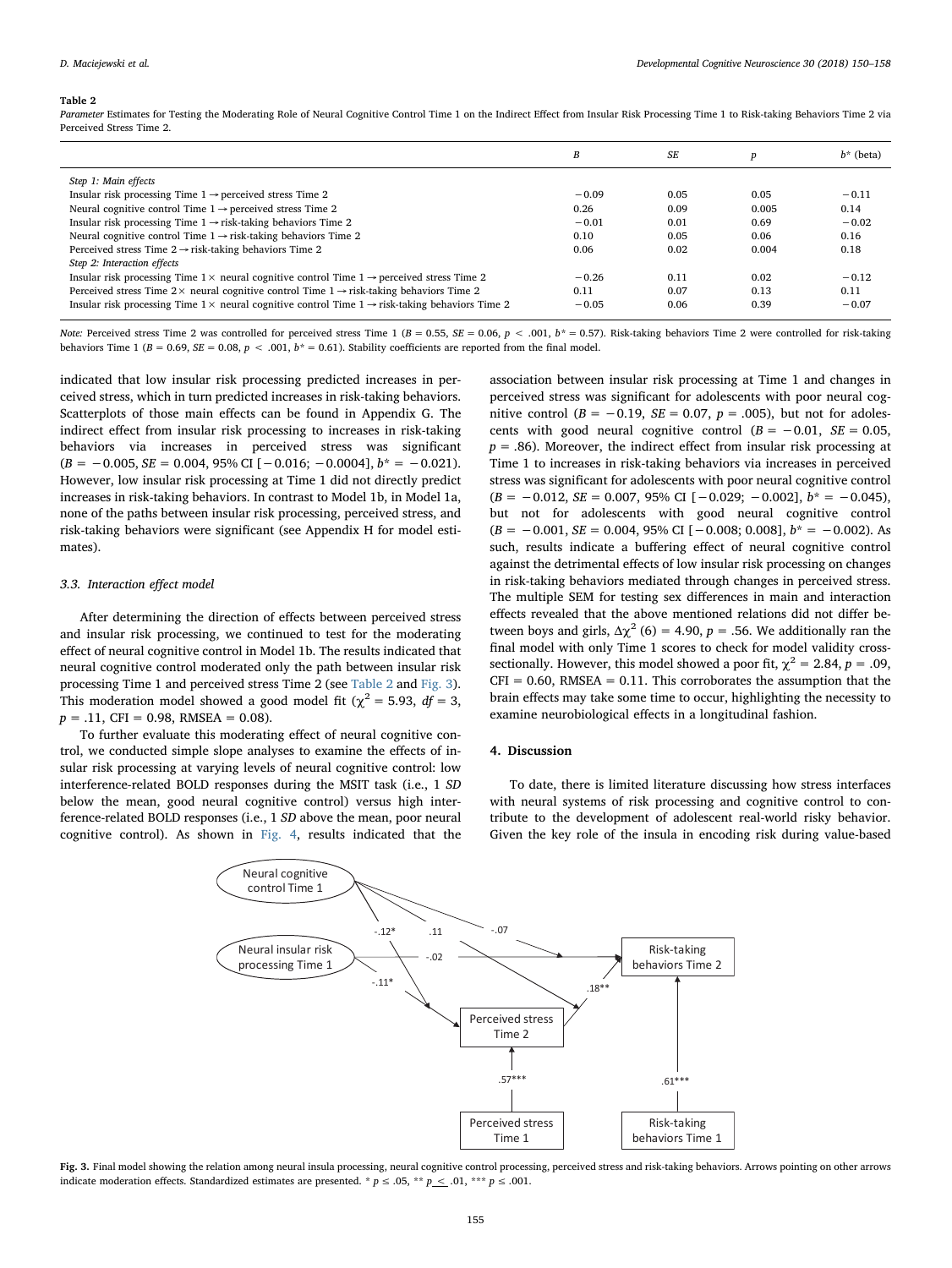<span id="page-6-0"></span>

Fig. 4. Simple slope analyses comparing the relation between insular risk processing and perceived stress for adolescents with high cognitive control (low interference-related BOLD responses) and adolescents with low cognitive control (high interference-related BOLD responses). \*\*  $p < .01$ . Perceived stress Time 2 is controlled for perceived stress Time 1. Standardized estimates (b\*) are presented.

decision-making under uncertainty [\(Mohr et al., 2010\)](#page-7-5) and the known association between stress and decision making under uncertainty ([Starcke and Brand, 2016](#page-8-4)), we examined the interplay between perceived stress and neural correlates of risk processing and cognitive control as potential contributing factors to the development of adolescent risk-taking behavior. The results show that low risk processing in the insular cortex was related to increases in perceived stress and subsequent increases in risk-taking behaviors only for adolescents with poor neural cognitive control (i.e., high interference-related BOLD responses), but not for adolescents with good neural cognitive control (i.e., low interference-related BOLD responses).

Current neuroscience literature emphasizes the importance of the anterior insula in decision making among adolescents ([Smith et al.,](#page-8-3) [2014;](#page-8-3) [Wood and Bechara, 2014\)](#page-8-11), yet research has not examined the ways through which insular risk-related processing may contribute to individual differences in the development of risk-taking behaviors. A large body of behavioral research has found that the presence of uncertainty within decision-making situations often produces stress due to a perceived lack of control or predictability over outcomes [\(de Berker](#page-7-18) [et al., 2016](#page-7-18); [Koolhaas et al., 2011](#page-7-17) for reviews). The present study offers evidence demonstrating that insular risk-related processes involved in detecting uncertainty within the environment are related to increases in perceived stress, ultimately affecting the development of real-world risk-taking behaviors among adolescents. Importantly, these results indicate a moderating effect of neural cognitive control over insular risk processing supporting theoretical work emphasizing the interaction between motivational and cognitive control systems in predicting risktaking ([Casey et al., 2008;](#page-7-19) [Kim-Spoon et al., 2017b](#page-7-2)). In particular, although low risk processing in the insular cortex is likely related to increases in risk-taking behaviors via increased perceived stress, this pathway only applied to adolescents with poor neural cognitive control but not to those with good neural cognitive control. This finding is consistent with a recent cross-sectional study showing that BOLD responses in the anterior insula during risk processing interacted with dACC activity during an inhibitory control task to predict risk-taking behaviors among adolescents (i.e., substance abuse and risky sexual behaviors; [Kim-Spoon et al., 2017a](#page-7-3)). Our longitudinal data clarify that the moderating effect of neural cognitive control operates by protecting early adolescents with neural vulnerability during risky decisionmaking (shown in low insular risk processing) against their increasing perceptions of stress.

The longitudinal findings of the current study further clarify the direction of the link between insular risk processing and stress. Specifically, we examined whether insula activation during risk processing may be a neural risk factor that indicates adolescents' vulnerability to experiencing increased stress over time. We also examined whether stress exposure may be an environmental risk factor that alters insula activation during risk processing over time. Our data revealed that insular risk processing predicted changes in perceived stress over time, whereas perceived stress did not predict changes in insular risk processing. These findings suggest that low risk processing coupled with poor neural cognitive control may represent a neural vulnerability factor that puts adolescents at risk for experiencing more stress, and subsequently for engaging in risk-taking behaviors. Previous studies have indicated that higher BOLD responses in the anterior insula during decision-making tasks are related to more risk avoidance in adolescents ([van Duijvenvoorde et al., 2015](#page-8-2)). Thus, a blunted engagement of the insula might suggest either a lack of or a difficulty in processing risk, which may lead to decreases in risk aversion. If those adolescents do not possess sufficient neural cognitive control capacities to regulate such risk processing difficulties, then they may be more susceptible to entering risky situations. This in turn might increase perceived stress, perhaps due to the decreased sensitivity of encoding the potential negative outcomes of their actions.

Further, our finding provides insight into the role of naturally occurring stress in the development of adolescent risk-taking behaviors by illustrating that increases in perceived stress are related to increases in risk-taking behaviors. This finding largely corresponds with prior longitudinal studies showing that stress increases various risk-taking behaviors among adolescents, including substance use and aggression ([Copeland-Linder et al., 2011](#page-7-28); [Herts et al., 2012](#page-7-29)). It has been suggested that risk-taking behaviors provide an outlet for relief from uncomfortable and stressful periods or situations ([Zillmann and Bryant,](#page-8-12) [1985\)](#page-8-12). Importantly, our findings suggest specificity in that perceived stress (or naturally occurring stress experiences) may be affected by neural representations of risk that guide risky decision making, whereas acute stress may increase heightened reliance on immediate and potentially high reward ([Starcke and Brand, 2016\)](#page-8-4). Also, despite earlier research indicating possible sex differences in acute stress effects (e.g., [Uy and Galván, 2017](#page-8-6)), the demonstrated pathways did not differ between boys and girls as indicated by the multiple group comparison by sex. This finding of non-significant gender moderation is consistent with the recent review on the effects of stress on decision making under uncertainty by [Starcke and Brand \(2016\).](#page-8-4)

Findings from the present study need to be interpreted in light of its limitations. First, perceived stress and risk-taking behaviors were based on self-report and therefore these associations might have been inflated due to shared method variance. Future studies could benefit from involving multiple informants and observational methods to reduce potential method bias. Moreover, although we had longitudinal data, it was restricted to two time-points. Ideally, future research should involve multiple time points as mediation models assume temporal sequences across the predictor, the mediator, and the outcome ([Cole and](#page-7-30) [Maxwell, 2003\)](#page-7-30). Moreover, it is remarkable that some of the relations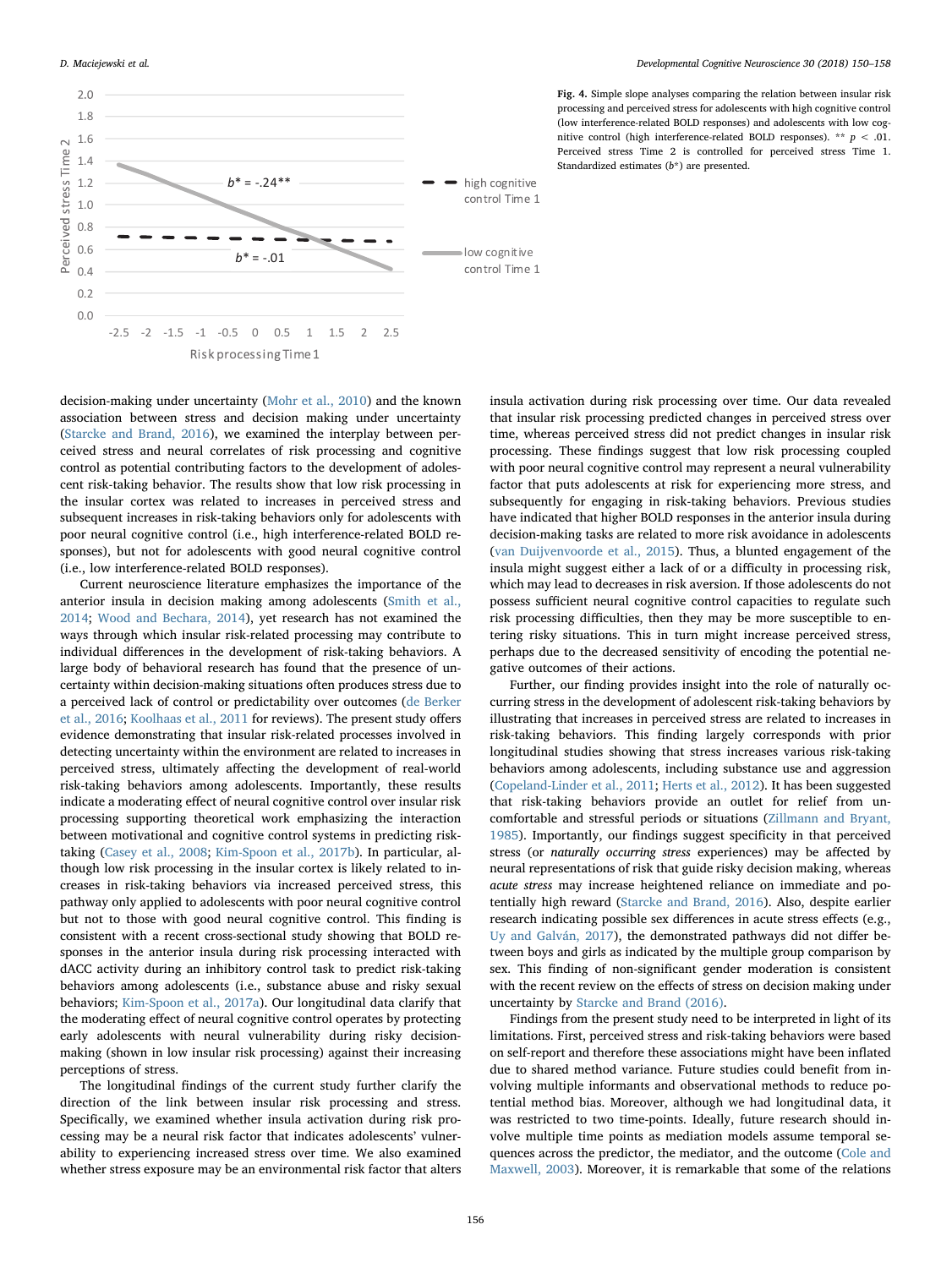were not present at Time 1, but present at Time 2 (e.g., the association between perceived stress and risk-taking behaviors). It is possible that such effects are only present at a later developmental stage, when more stress and risk-taking behaviors occur. Indeed, both measures significantly increased over time. Similarly, our model did not fit when only using cross-sectional data. The poor model fit of the cross-sectional model strengthens our argument that the effects of brain variable are panning out over time and are absent in a cross-sectional snap shot. Therefore, had we had run only cross-sectional analyses, we could have missed this important longitudinal effect. This highlights the importance of looking at developmental processes and changes using prospective longitudinal data. Finally, it is also important to note that the interaction effects between insular risk processing and neural cognitive control at Time 1 did not directly predict increases in risk-taking behaviors, but only indirectly by increases in perceived stress. Given the direct associations of interaction effects between insular risk processing and neural cognitive control found among late adolescents (e.g., [Kim-](#page-7-3)[Spoon et al., 2017a,b\)](#page-7-3), further research is warranted to test whether the direct interaction effects between insular risk processing and neural cognitive control on risk-taking behaviors depend on the developmental stage.

#### 5. Conclusion

Adolescence is thought to be a sensitive period for experiencing stress and engagement in risky behaviors, although more empirical evidence from human studies is warranted ([Fuhrmann et al., 2015](#page-7-9)). Despite the fact that much has been learned from the behavioral work examining how uncertainty is related to stress (see [Starcke and Brand,](#page-8-4) [2016](#page-8-4) for a review), research regarding how stress interfaces with both motivational and cognitive control neural systems to affect adolescent risk-taking behaviors is limited. Here, our findings provide critical evidence for the important role of perceived stress in risk-taking behaviors: The combination of low insular risk processing and poor neural cognitive control in prefrontal cortex areas may represent a neural vulnerability that places adolescents at increased risk for experiencing more stress and subsequently for engaging in more risk-taking behaviors. Furthermore, our longitudinal analyses clarify that insular risk processing was predictive of changes in perceived stress, rather than vice versa. Reducing stressful experiences when faced with uncertainty and guiding adolescents toward optimal coping strategies within these situations may be crucial elements to boost the effectiveness of interventions (e.g., cognitive control training) targeting reductions of risktaking behaviors in the long term.

## Conflict of interest

The authors declare no conflict of interest.

#### Acknowledgements

This work was supported by grants awarded to Jungmeen Kim-Spoon and Brooks King-Casas from the National Institute on Drug Abuse (DA036017). We are grateful to the adolescents and parents who participated in this study.

## Appendix A. Supplementary data

Supplementary data associated with this article can be found, in the online version, at <https://doi.org/10.1016/j.dcn.2018.02.005>.

#### References

<span id="page-7-6"></span>Aron, A.R., Robbins, T.W., Poldrack, R.A., 2014. Inhibition and the right inferior frontal cortex: one decade on. Trends Cognit. Sci. 18, 177–185. [http://dx.doi.org/10.1016/j.](http://dx.doi.org/10.1016/j.tics.2013.12.003) [tics.2013.12.003.](http://dx.doi.org/10.1016/j.tics.2013.12.003)

- <span id="page-7-23"></span>Bach, D.R., Symmonds, M., Barnes, G., Dolan, R.J., 2017. Whole-brain neural dynamics of probabilistic reward prediction. J. Neurosci. 37, 3789–3798. [http://dx.doi.org/10.](http://dx.doi.org/10.1523/JNEUROSCI.2943-16.2017) [1523/JNEUROSCI.2943-16.2017.](http://dx.doi.org/10.1523/JNEUROSCI.2943-16.2017)
- <span id="page-7-7"></span>Booth, J.R., Burman, D.D., Meyer, J.R., Lei, Z., Trommer, B.L., Davenport, N.D., et al., 2003. Neural development of selective attention and response inhibition. Neuroimage 20, 737–751. [http://dx.doi.org/10.1016/S1053-8119\(03\)00404-X.](http://dx.doi.org/10.1016/S1053-8119(03)00404-X)
- <span id="page-7-24"></span>Bush, G., Shin, L.M., Holmes, J., Rosen, B.R., Vogt, B.A., 2003. The multi-source interference task: validation study with fMRI in individual subjects. Mol. Psychiatry 8, 60–70. [http://dx.doi.org/10.1038/sj.mp.4001217.](http://dx.doi.org/10.1038/sj.mp.4001217)
- <span id="page-7-8"></span>Casey, B.J., Durston, S., Fossella, J.A., 2001. Evidence for a mechanistic model of cognitive control. Clin. Neurosci. Res. 1, 267–282. [http://dx.doi.org/10.1016/S1566-](http://dx.doi.org/10.1016/S1566-2772(01)00013-5) [2772\(01\)00013-5](http://dx.doi.org/10.1016/S1566-2772(01)00013-5).
- <span id="page-7-19"></span>Casey, B.J., Jones, R.M., Hare, T.A., 2008. The adolescent brain. Ann. N. Y. Acad. Sci. 1124, 111–126. <http://dx.doi.org/10.1196/annals.1440.010>.
- <span id="page-7-20"></span>[Cohen, S., Williamson, G., 1988. Perceived stress in a probability sample of the United](http://refhub.elsevier.com/S1878-9293(17)30205-0/sbref0035) [States. In: Spacapam, S., Oskamp, S. \(Eds.\), Social Psychology of Health: Claremont](http://refhub.elsevier.com/S1878-9293(17)30205-0/sbref0035) [Symposium on Applied Social Psychology. Sage, Newbury Park, CA, pp. 31](http://refhub.elsevier.com/S1878-9293(17)30205-0/sbref0035)–68.
- <span id="page-7-30"></span>Cole, D.A., Maxwell, S.E., 2003. Testing mediational models with longitudinal data: questions and tips in the use of structural equation modeling. J. Abnorm. Psychol. 112, 558–577. <http://dx.doi.org/10.1037/0021-843X.112.4.558>.
- <span id="page-7-21"></span>[Conger, R.D., Elder, G.H., 1994. Families in Troubled Times: Adapting to Change in Rural](http://refhub.elsevier.com/S1878-9293(17)30205-0/sbref0045) [America. Social Institutions and Social Change. Aldine de Gruyter, New York, NY](http://refhub.elsevier.com/S1878-9293(17)30205-0/sbref0045).
- <span id="page-7-28"></span>Copeland-Linder, N., Lambert, S.F., Chen, Y.-F., Ialongo, N.S., 2011. Contextual stress and risk-taking behaviors among African American adolescents. J. Youth Adolesc. 40, 158–173. <http://dx.doi.org/10.1007/s10964-010-9520-y>.
- <span id="page-7-4"></span>d'Acremont, M., Bossaerts, P., 2008. Neurobiological studies of risk assessment: a comparison of expected utility and mean-variance approaches. Cognit. Affect. Behav. Neurosci. 8, 363–374. <http://dx.doi.org/10.3758/CABN.8.4.363>.
- <span id="page-7-18"></span>de Berker, A.O., Rutledge, R.B., Mathys, C., Marshall, L., Cross, G.F., Dolan, R.J., Bestmann, S., 2016. Computations of uncertainty mediate acute stress responses in humans. Nat. Commun. 7, 10996. [http://dx.doi.org/10.1038/ncomms10996.](http://dx.doi.org/10.1038/ncomms10996)
- <span id="page-7-0"></span>Dahl, R.E., Gunnar, M.R., 2009. Heightened stress responsiveness and emotional reactivity during pubertal maturation: implications for psychopathology. Dev. Psychopathol. 21, 1–6. <http://dx.doi.org/10.1017/S0954579409000017>.
- <span id="page-7-9"></span>Fuhrmann, D., Knoll, L.J., Blakemore, S.-J., 2015. Adolescence as a sensitive period of brain development. Trends Cogn. Sci. 19, 558–566. [http://dx.doi.org/10.1016/j.tics.](http://dx.doi.org/10.1016/j.tics.2015.07.008) [2015.07.008](http://dx.doi.org/10.1016/j.tics.2015.07.008).
- <span id="page-7-27"></span>[Ghosh, D., Vogt, A., 2012. Outliers: an evaluation of methodologies. Joint Statistical](http://refhub.elsevier.com/S1878-9293(17)30205-0/sbref0075) Meetings. pp. 3455–[3460 San Diego, CA.](http://refhub.elsevier.com/S1878-9293(17)30205-0/sbref0075)
- <span id="page-7-13"></span>Hammen, C., 2006. Stress generation in depression: reflections on origins, research, and future directions. J. Clin. Psychol. 62, 1065–1082. [http://dx.doi.org/10.1002/jclp.](http://dx.doi.org/10.1002/jclp.20293) [20293.](http://dx.doi.org/10.1002/jclp.20293)
- <span id="page-7-25"></span>Hayes, [A.F., 2013. Introduction to Mediation, Moderation, and Conditional Process](http://refhub.elsevier.com/S1878-9293(17)30205-0/sbref0085) [Analysis: A Regression-based Approach. Guilford Press, New York, NY.](http://refhub.elsevier.com/S1878-9293(17)30205-0/sbref0085)
- <span id="page-7-29"></span>Herts, K.L., McLaughlin, K.A., Hatzenbuehler, M.L., 2012. Emotion dysregulation as a mechanism linking stress exposure to adolescent aggressive behavior. J. Abnorm. Child Psychol. 40, 1111–1122. <http://dx.doi.org/10.1007/s10802-012-9629-4>.
- <span id="page-7-22"></span>Holt, C.A., Laury, S.K., 2002. Risk aversion and incentive effects. Am. Econ. Rev. 92, 1644–1655. [http://dx.doi.org/10.1257/000282802762024700.](http://dx.doi.org/10.1257/000282802762024700)
- <span id="page-7-15"></span>Iacovino, J.M., Bogdan, R., Oltmanns, T.F., 2016. Personality predicts health declines through stressful life events during late mid-life. J. Pers. 84, 536–546. [http://dx.doi.](http://dx.doi.org/10.1111/jopy.12179) [org/10.1111/jopy.12179](http://dx.doi.org/10.1111/jopy.12179).
- <span id="page-7-12"></span>Jones, C.L., Minati, L., Harrison, N.A., Ward, J., Critchley, H.D., 2011. Under pressure: response urgency modulates striatal and insula activity during decision-making under risk. PLoS One 6, e20942. <http://dx.doi.org/10.1371/journal.pone.0020942>.
- <span id="page-7-1"></span>Kann, L., McManus, T., Harris, W.A., Shanklin, S.L., Flint, K.H., Hawkins, J., et al., 2016. Youth risk behavior surveillance United States 2015. MMWR Surveill. Summaries 65, 1–174. [http://dx.doi.org/10.15585/mmwr.ss6506a1.](http://dx.doi.org/10.15585/mmwr.ss6506a1)
- <span id="page-7-3"></span>Kim-Spoon, J., Deater-Deckard, K., Lauharatanahirun, N., Farley, J.P., Chiu, P.H., Bickel, W.K., King-Casas, B., 2017a. Neural interaction between risk sensitivity and cognitive control predicting risk-taking behaviors among late adolescents. J. Res. Adolesc. 27, 674–682. [http://dx.doi.org/10.1111/jora.12295.](http://dx.doi.org/10.1111/jora.12295)
- <span id="page-7-2"></span>Kim-Spoon, J., Kahn, R.E., Lauharatanahirun, N., Deater-Deckard, K., Bickel, W.K., Chiu, P.H., King-Casas, B., 2017b. Executive functioning and substance use in adolescence: neurobiological and behavioral perspectives. Neuropsychologia 100, 79–92. [http://](http://dx.doi.org/10.1016/j.neuropsychologia.2017.04.020) [dx.doi.org/10.1016/j.neuropsychologia.2017.04.020.](http://dx.doi.org/10.1016/j.neuropsychologia.2017.04.020)
- <span id="page-7-17"></span>Koolhaas, J.M., Bartolomucci, A., Buwalda, B., de Boer, S.F., Flügge, G., Korte, S.M., et al., 2011. Stress revisited: a critical evaluation of the stress concept. Neurosci. Biobehav. Rev. 35, 1291–1301. <http://dx.doi.org/10.1016/j.neubiorev.2011.02.003>.
- <span id="page-7-11"></span>Lighthall, N.R., Sakaki, M., Vasunilashorn, S., Nga, L., Somayajula, S., Chen, E.Y., et al., 2012. Gender differences in reward-related decision processing under stress. Soc. Cogn. Affect. Neurosci. 7, 476–484. <http://dx.doi.org/10.1093/scan/nsr026>.
- <span id="page-7-16"></span>Liu, R.T., Kleiman, E.M., 2012. Impulsivity and the generation of negative life events: the role of negative urgency. Personal. Individ. Differ. 53, 609–612. [http://dx.doi.org/](http://dx.doi.org/10.1016/J.PAID.2012.05.003) [10.1016/J.PAID.2012.05.003](http://dx.doi.org/10.1016/J.PAID.2012.05.003).
- <span id="page-7-14"></span>Liu, R.T., 2013. Stress generation: future directions and clinical implications. Clin. Psychol. Rev. 33, 406–416. [http://dx.doi.org/10.1016/j.cpr.2013.01.005.](http://dx.doi.org/10.1016/j.cpr.2013.01.005)
- <span id="page-7-26"></span>[MacKinnon, D.P., Kisbu-Sakarya, Y., Gottschall, A.C., 2013. Developments in mediation](http://refhub.elsevier.com/S1878-9293(17)30205-0/sbref0145) [analysis. In: Little, T.D. \(Ed.\), The Oxford Handbook of Quantitative Methods in](http://refhub.elsevier.com/S1878-9293(17)30205-0/sbref0145) [Psychology: Vol. 2: Statistical Analysis. Oxford University Press, New York, NY, pp.](http://refhub.elsevier.com/S1878-9293(17)30205-0/sbref0145) 338–[360](http://refhub.elsevier.com/S1878-9293(17)30205-0/sbref0145).
- <span id="page-7-10"></span>McEwen, B.S., 2007. Physiology and neurobiology of stress and adaptation: central role of the brain. Physiol. Rev. 87, 873–904. [http://dx.doi.org/10.1152/physrev.00041.](http://dx.doi.org/10.1152/physrev.00041.2006) [2006.](http://dx.doi.org/10.1152/physrev.00041.2006)
- <span id="page-7-5"></span>Mohr, P.N.C., Biele, G., Heekeren, H.R., 2010. Neural processing of risk. J. Neurosci. 30, 6613–6619. [http://dx.doi.org/10.1523/JNEUROSCI.0003-10.2010.](http://dx.doi.org/10.1523/JNEUROSCI.0003-10.2010)